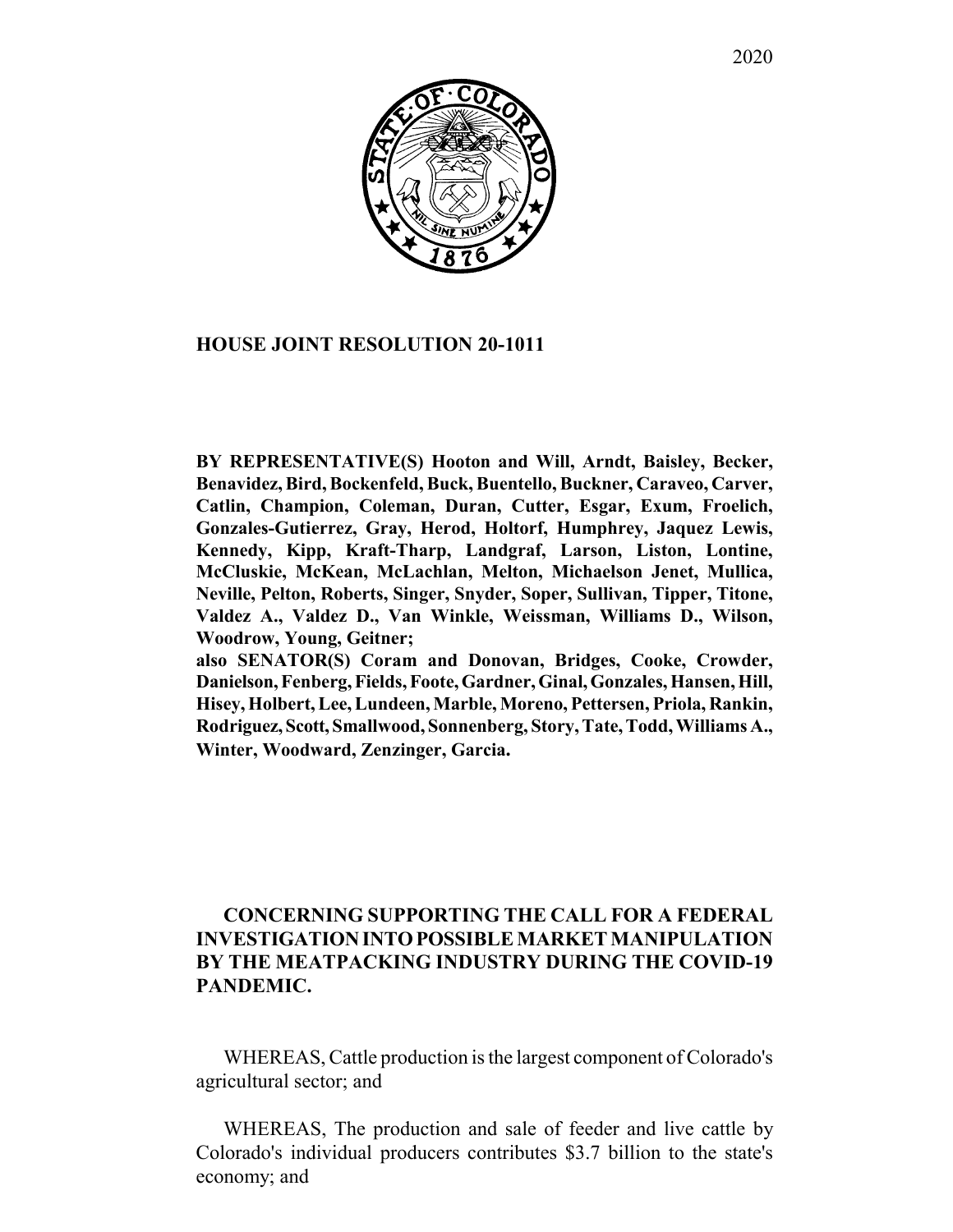WHEREAS, Individual producers in Colorado are dependent on the price that processors and packers are willing to pay for fed cattle; and

WHEREAS, Individual producers have not seen an equitable return for their cattle in comparison to packer profits since August 2019; and

WHEREAS, The United States beef processing market is highly concentrated, with the four largest beef processors controlling 80% of United States beef processing, leading to large profit margins; and

WHEREAS, The boxed-beef-cutout price of cuts obtained from one head of cattle has soared beyond \$1,200 and, at the same time, live cattle prices have precipitously diminished year after year in spite of beef demand; and

WHEREAS, The Colorado Attorney General recently joined with nine other states - North Dakota, Iowa, Idaho, Montana, Missouri, South Dakota, Nebraska, Arizona, and Wyoming - calling for an investigation by the United States Department of Justice and the Department of Agriculture into possible price-fixing and market-manipulation practices of the meatpacking industry; now, therefore,

*Be It Resolved by the House of Representatives of the Seventy-second General Assembly of the State of Colorado, the Senate concurring herein:*

That the Colorado General Assembly supports:

(1) The actions of the Colorado Attorney General's Office and joins in calling for the United States Department of Agriculture and Department of Justice to lead a thorough investigation of the price-setting dynamics of the meatpacking industry; and

(2) The beef industry's own review, consideration, and proposal of regulatory strategies to promote competition, address market manipulation, and protect consumers at the federal and state levels.

*Be It Further Resolved,* That copies of this Joint Resolution be sent to each member of Colorado's congressional delegation; William Barr,

PAGE 2-HOUSE JOINT RESOLUTION 20-1011